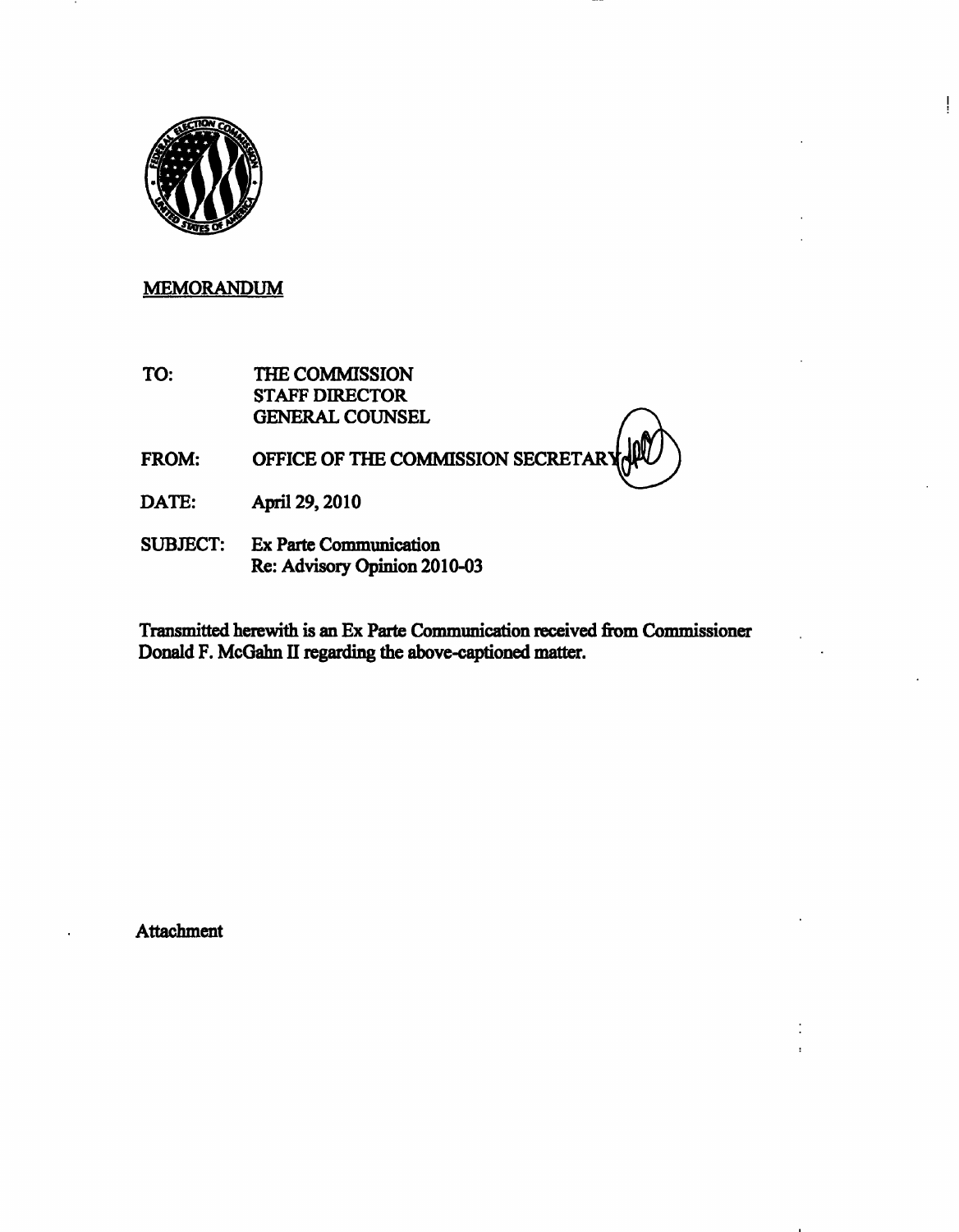



 $\frac{1}{2} \sum_{i=1}^{n}$ 

FEDERAL ELECTION COMMISSION WASHINGTON, D.C. 20463

2010 APR 29 A 10: 13

## **Memorandum**

To: Commission Secretary

From: Commissioner Donald F. McGahn /

Date: April 29,2010

Re: Exparte communication (Advisory Opinion 2010-03)

Last evening I received a telephone call from Marc Elias, counsel to the National Democratic Redistricting Trust, with respect to Advisory Opinion 2010-03.

Mr. Elias reiterated the substance of the comment he filed on April 28,2010, regarding the public drafts of Advisory Opinion 2010-03, which the Commission will consider at the open meeting of April 29, 2010.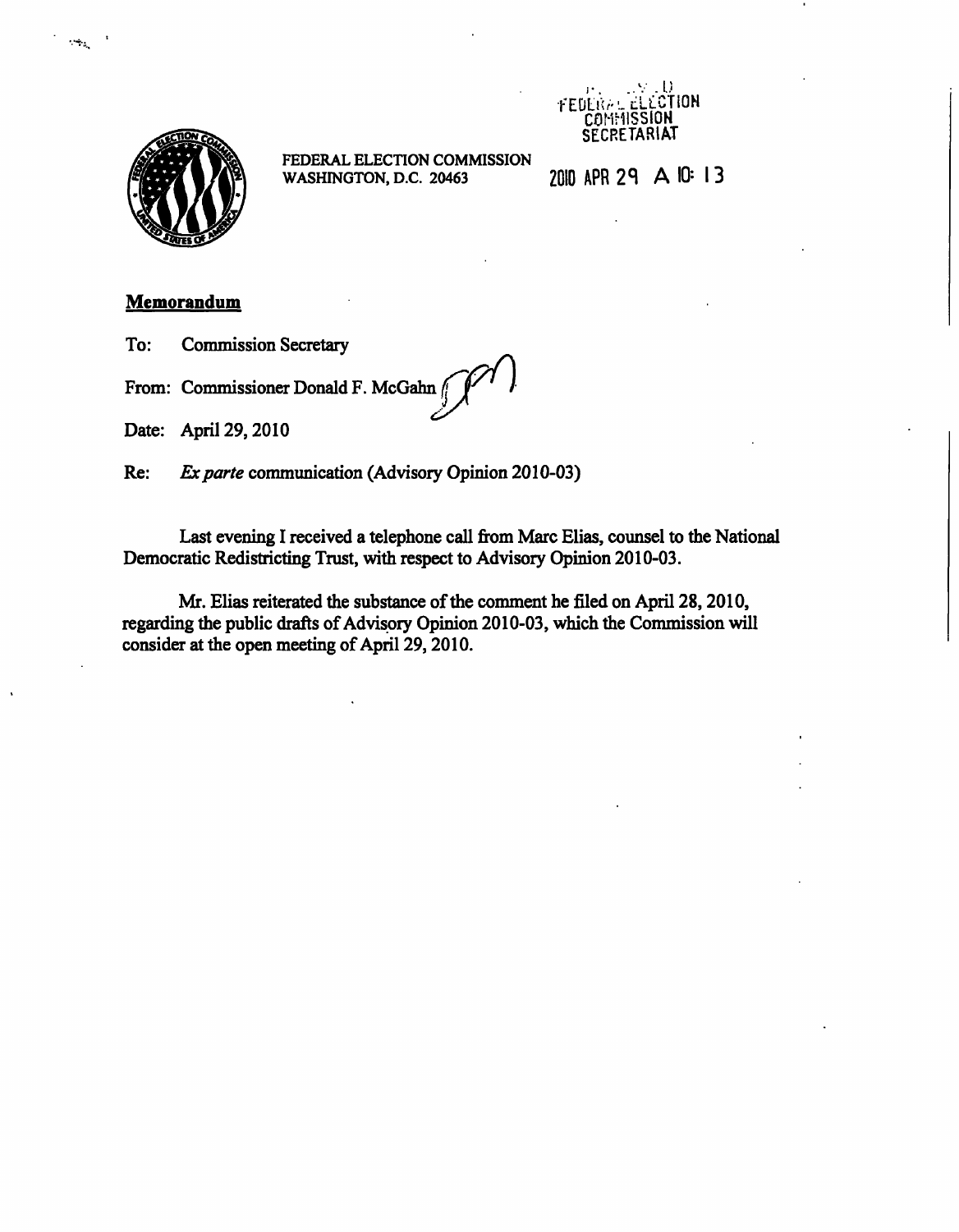## Ashley Stow/FEC/US To 04/29/2010 10:03 AM cc

bcc

Subject Fw: Advisory Opinion 2010-3

From: "Elias, Marc (Perkins Coie)" [melias@perkinscoie.com] Sent: 04/28/2010 10:31 AM AST To: Matthew Petersen; Cynthia Bauerly; Donald McGahn; Ellen Weintraub; Caroline Hunter; Steven Walther Cc: Thomasenia Duncan Subject: Advisory Opinion 2010-3

## Commissioners-

Attached please find the comments submitted earlier today on behalf of the National Democratic Redistricting Trust in regard to AOR 2010-3. The circulation of multiple proposed drafts in response to advisory opinion requests is not unusual. But here they present a critical decision: whether the Commission will respect three decades of settled understanding on the rules governing independent redistricting funds; or whether, lacking any statutory command, it will disrupt that understanding through a poorly reasoned and ill-explained opinion. Draft A is supported by the law, the rules, and past Commission action. Draft B misunderstands the law, fails clearly to set forth its reasoning, and does not even fully answer the questions we asked.

Therefore, pursuant to 11 C.F.R. sec. 201.4, I will be contacting each of you today via telephone to discuss the facts and law underpinning this request and, most important, to answer any questions you may have. I appreciate that the FEC's rules place a burden upon you when such a contact is made, so I apologize in advance. However, with the redistricting process soon to begin, this issue is of great significance to the political process and the entire country, and it is therefore important that you have a complete understanding of the issues presented by the request and the two drafts.

I have copied General Counsel Duncan. Insofar as her office prepared the two drafts, I intend to contact her regarding this advisory opinion as well.

If you would prefer to call me, you may do so at the number below.

Marc Elias

Marc E. Elias Perkins Coie LLP 607 14th St, NW Washington, DC 20005 202-434-1 609 (ph) 202-654-9 126 (fax) melias@perkinscoie.com

IRS CIRCULAR 230 DISCLOSURE: To ensure compliance with Treasury Department and IRS regulations, we inform you that, unless expressly indicated otherwise, any federal tax advice contained in this communication (including any attachments) is not intended or written by Perkins Coie LLP to be used, and cannot be used by the taxpayer, for the purpose of (i) avoiding penalties that may be imposed on the taxpayer under the Internal Revenue Code or (ii) promoting, marketing or recommending to another party any transaction or matter addressed herein (or any attachments).